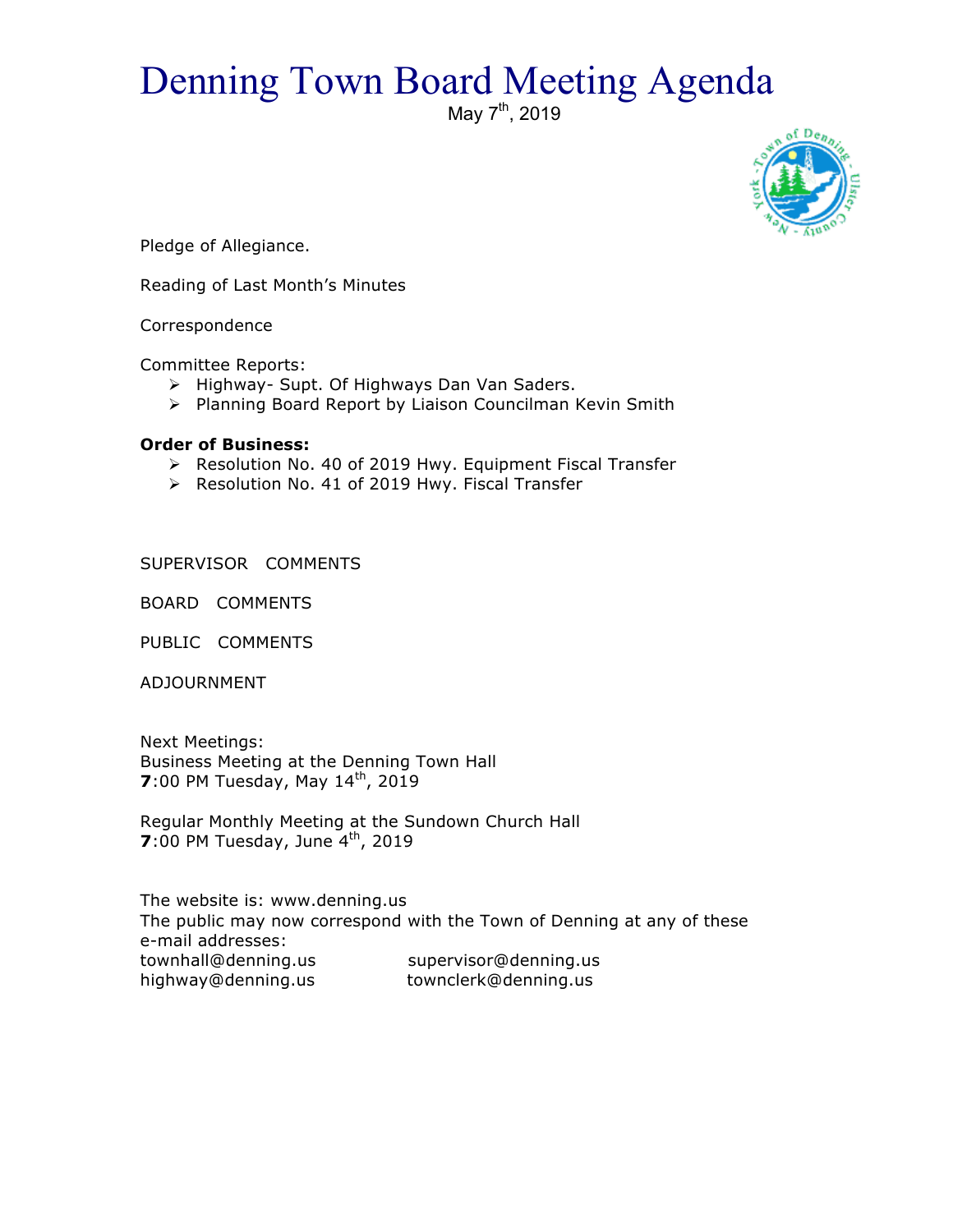Denning Town Board Business Meeting May  $7^{th}$ , 2019 Resolution No. 40 of 2019

**WHEREAS** New York State Town Law §285-a authorizes the Town Supervisor to transfer funds between Highway Fund accounts upon the approval of an authorizing resolution by the Town Board, and

**WHEREAS** the Town of Denning intends to purchase of a new backhoe loader in the amount of \$137,500.00 with funds secured by Supervisor Brooks thru a SAM Grant obtained from Senator John Bonacic, with the remaining balance of the purchase to be drawn from the Highway Fund Balance. And

**THEREFORE,** budgetary transfers is needed.

**NOW THEREFORE BE IT RESOLVED** that the Town of Denning Town Board **HEREBY** authorizes the Supervisor to perform the following Appropriations Codes transfers:

Increase Estimated Revenues & Appropriations DA3589 State-Aid Other Transportation in the amount of \$50,000.00 And

Decrease DA 599 Appropriated Fund Balance in the amount of \$87,500.00. And

Increase Appropriations DA5130.2 Machinery Equipment In the amount of \$137,500.00 for Caterpillar Model 420F2 IT Backhoe Loader.

**Whereupon**, the Resolution was put to a vote, recorded as follows: Motion to adopt and approve by Councilman Mike Dean, 2<sup>nd</sup> by Councilman Kevin Smith. Roll Call Vote: Councilman Mike Dean AYE Councilman Paul Schoonmaker AYE Councilman Kevin Smith AYE Councilman Gregory Vurckio AYE Supervisor David Brooks AYE Motion carried following a unanimous roll call vote.